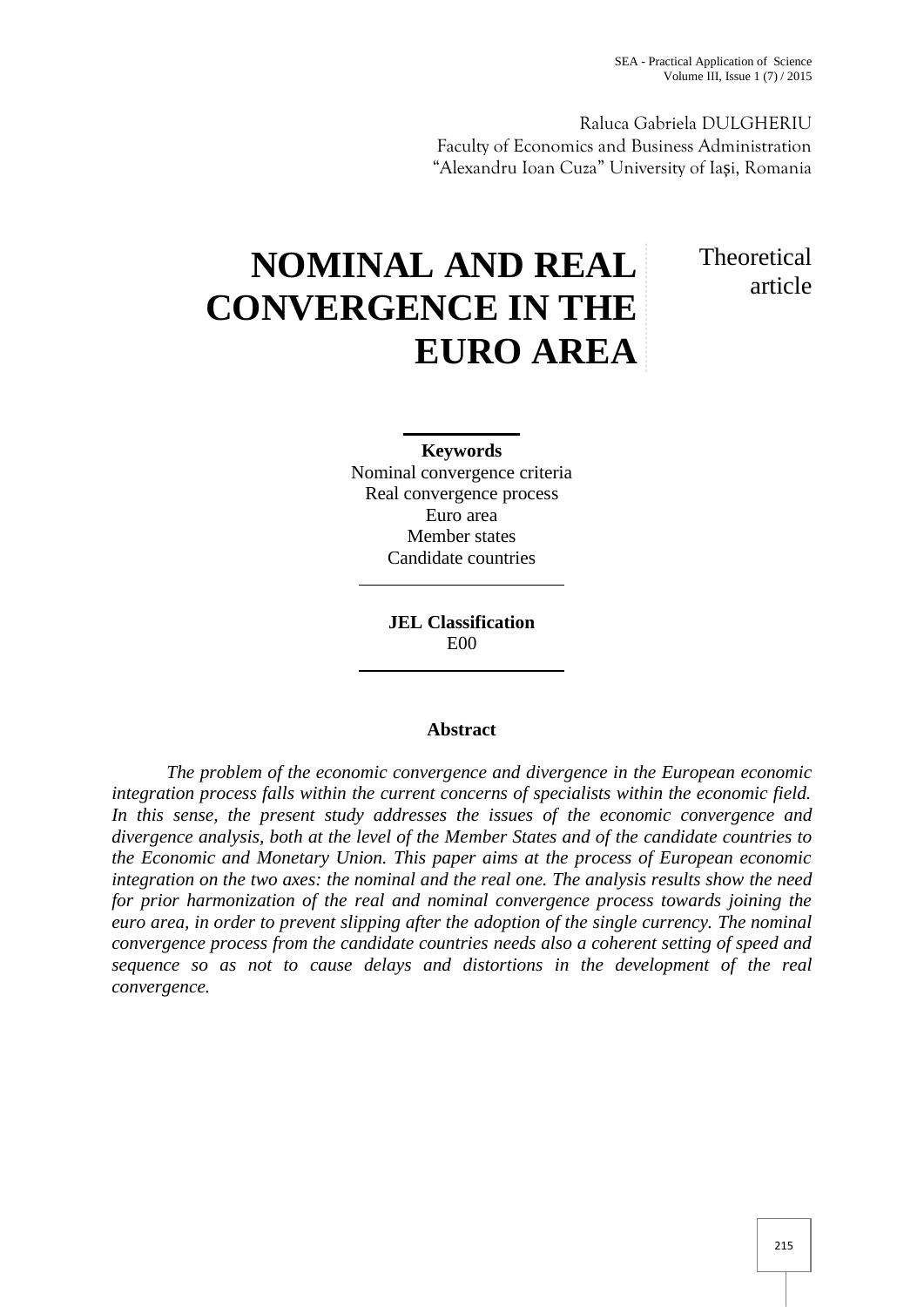#### **Introduction**

As a model of economic development of the European states for over fifteen years, the Economic and Monetary Union (EMU), has been subjected since its creation, to the permanent challenges generated by the heterogeneity and the imperfections of its construction.The purpose of this paper is to assess the performances of the Member States and the candidate countries to the EMU regarding economic convergence and identifying the differences of the development, in their way to the EMU.

The research is divided into two parts. The first part contains an analysis of the necessary nominal conditions, but not enough for the economic convergence, assessed in terms of the implied requirements as well as the experiences of the Member States and those that are candidates to the EMU. The second part analyzes the real convergence, essential to the process of economic integration. In estimating the real convergence we used a series of indicators to highlight the results, such as the degree of economic development, the degree of production diversification, the openness of the economy, the foreign trade and the degree of trade integration within the European Union.

The paper ends with a set of conclusions that complete the scientific content by pointing out the most representative aspects that the analysis of convergence and divergence in European economic integration captures.

#### **The classical perspective of euro adoption: the nominal convergence criteria**

The Maastricht convergence criteria had as main purpose ensuring that a country's economy is prepared enough to be integrated in the EMU. These criteria reflect the convergence of economic policies and the ability to attenuate the economic shocks by providing a common reference base for the stability and sustainability of public finances in the euro area countries.

According to the Maastricht Treaty, the candidate countries that join the European Union become Member States with a temporary derogation in terms of adopting the single currency. Under these conditions, at a later time, after joining the EU, the new Member States will enter the Exchange Rate Mechanism (ERM II) and later, after meeting the nominal convergence criteria, will adopt the European single currency.

The architects who designed the Maastricht Treaty, considered as necessary and sufficient conditions for a country to adopt the euro, only the nominal convergence criteria, namely (Is rescu,  $2004$ ):

- a budget deficit not exceeding 3% of the gross domestic product (GDP);
- a total public debt of maximum 60% of GDP in the year the euro was adopted;
- an inflation rate with a maximum value of 1.5% above the average inflation rate of the three best performing EU countries;
- an interest rate on ten-year titles that exceed with 2% at most, the average interest rate of the three best performing states in the Union;
- a stable exchange rate, without unilateral devaluations against the euro for at least two years.

We can observe that, if in the case of the budget deficit and the total public debt, the limits are fixed in GDP and the exchange rate defines, in turn, a fixed central parity towards the euro, in the case of the inflation and the interest rate on longterm, we are dealing with moving targets, the criteria levels varying every year depending on the EU member states performance (Is rescu, 2004).

With the exception of the United Kingdom and Denmark, the countries admitted to the EU cannot choose the opt-out clause because one of the conditions to enter the EU is joining the euro area (De Grauwe, Mongelli, 2005). The table no. 1 from Appendix A illustrates a summary of the current situation of EU countries in terms of participation in ERM II and in the Economic and Monetary Union.

Since the introduction of the euro in 11 EU Member States on January  $1<sup>st</sup>$  1999 (Austria, Belgium, Finland, France, Germany, Ireland, Italy, Luxembourg, Netherlands, Portugal and Spain), eight more countries joined the euro area (Greece, Slovenia, Cyprus, Malta, Slovakia, Estonia, Latvia and Lithuania - the latest member of January  $1<sup>st</sup>$ 2015). Although 42 years have passed since both UK and Denmark joined the European Union, both countries still choose not to participate in the EMU, clause comprised in the Treaty of Maastricht. The public opinion in these countries is divided, and the political parties in power are hostile to the euro. Accordingly, except for the two countries with derogation from adopting the euro, there are seven countries that will join the euro area. The table no. 2 from Appendix B illustrates the national targets of the countries that are in the process of adhering to the EMU.

In all the seven countries acceding to the Economic and Monetary Union, the nominal convergence criteria are reached or tangible. However, the authorities of these countries do not consider a rapid entry into the euro area. Except Romania, which remains the only state with a future target date for the euro adoption, the other countries acceding to the EU prefer to opt for a waiting position (Is rescu, 2014).

At first glance, this is a paradoxical situation since shortly after these countries acceded to the European Union, the target dates set for the euro adoption were very ambitious, despite of the less advanced stage to reach the Maastricht criteria, at that time. In fact, the cautious attitude currently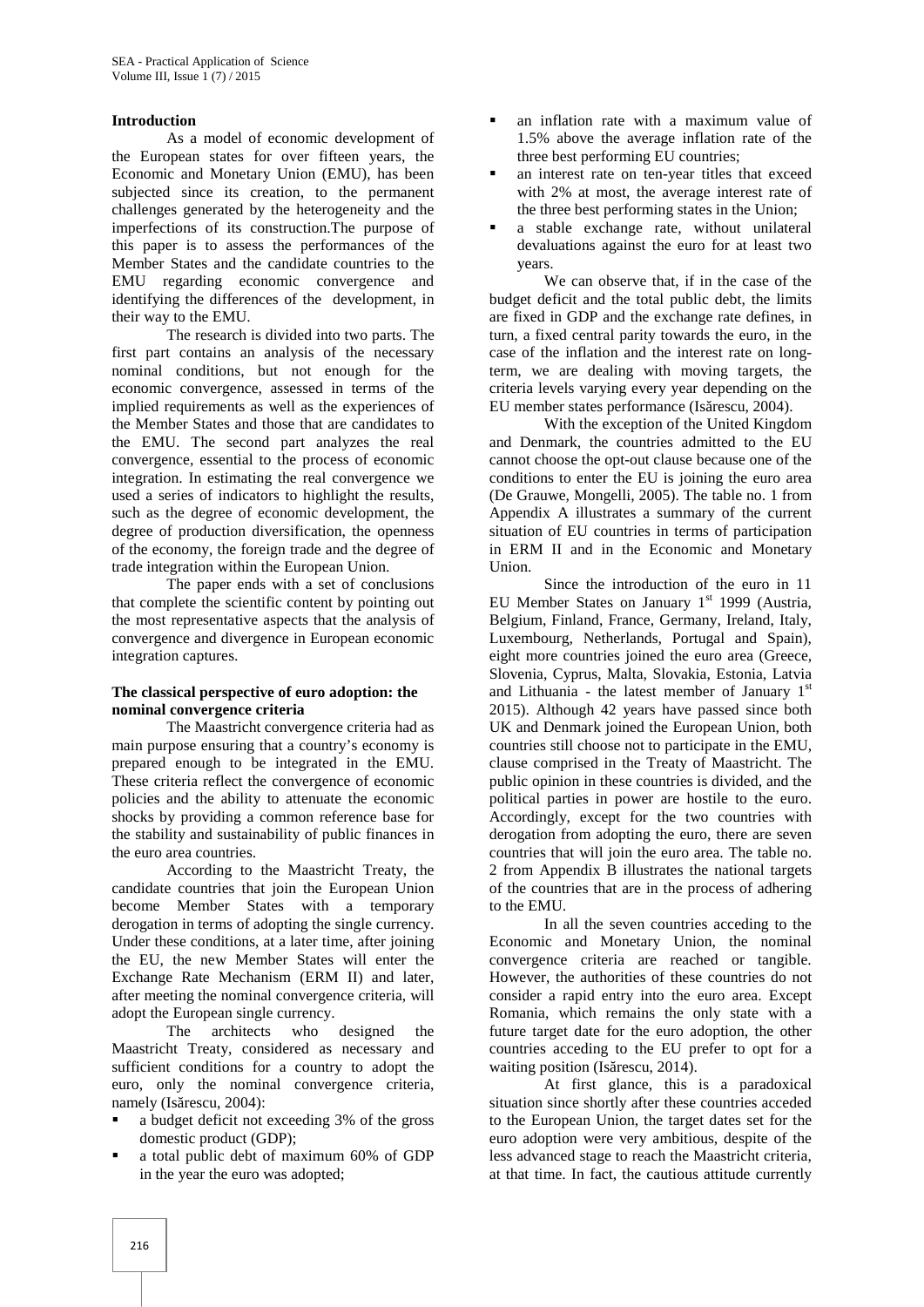adopted, does not indicate an inability or difficulty to meet the limits laid down in the Maastricht Treaty, but a substantial revision of the process to adopt the euro as a whole  $(D \text{ i. } 2014)$ . This change occurred in order to remedy the single currency, while increasing the visibility of the assumed costs, in the context of the recent European economic decline.

Under these circumstances, in the process of the euro adoption, the emphasis gradually shifted from simply complying with the Maastricht criteria to choosing the perfect timing to join the euro area. During the period before the global economic crisis outbreak, the idea that reaching the Maastricht criteria was dominant, would be enough - or close enough - to join the EMU. Some economists even began to criticize the excessive rigidity of some of the criteria laid down in the Treaty and in order to highlight the existence of some possible tensions between their fulfilment and the real convergence (Žd'árek, 2008).

Only after the manifestation of the global crisis effects, the fact that reaching the nominal convergence criteria does not ensure the country's economic success in the euro area became undeniable. Given the fact that only under conditions of external competitiveness, financial stability and fiscal balance the Maastricht criteria can be met in a sustainable way, it was necessary to broaden the panoramic view, based on an extensive set of monitoring indicators. The idea that the economy should be seen as a whole - such as the dashboard that is specific to the macroeconomic imbalances procedure - and the importance given to real convergence criteria has increased considerably.

Currently, a way to avoid the euro adoption is to avoid introducing the national currency into the ERM II. Without participating at least two years in the ERM, joining the euro area is not possible, even if the rest of the criteria are met with a considerable margin. This is the case of Sweden, where the satisfaction with the performance of the Swedish krona, on the one hand, and the need to be convinced that the monetary union is able to perform a smooth operation and that the Member States implement responsibly the economic policies, on the other hand, are invoked by the political parties in power as the main reasons to adopt the euro.

According to the data shown in the table no. 3 from Appendix C, the degree to fulfill the nominal convergence in the EMU candidate countries during 2012-2014 can be summarized as it follows:

 in terms of convergence on HICP inflation rate, it may be noted that the acceding Member States with the best performances are Bulgaria and Sweden, in the opposite part being Romania;

- concerning the long-term interest rate convergence we can observe that Sweden manifested the strongest convergence process. Also in 2014, all seven countries acceding to the euro area, fulfilled the long-term interest rate criterion;
- Bulgaria ranks first in terms of the degree of convergence of the public deficit with an average of -1.9% in 2014. The lowest performances registered based on this criterion we can observe in Poland and Croatia. countries for which the -5.7 and -3.8 values indicate a quite emphasized divergent character;
- the convergence rates on the gross public debt reaches optimum value in Bulgaria, Poland, the Czech Republic, Romania and Sweden, countries that also register a convergent degree. On the other hand, values of 69.0 and 80.3% from the GDP, recorded by Croatia and Hungary in 2014, reflect a strong divergence at the level of this criterion;
- the best values are achieved by the states evaluated in regards to the exchange rates against the euro. On the one hand, we see that there is a group of countries that excels in achieving and maintaining the convergence, formed of Bulgaria, Croatia and Poland, followed by Romania, Sweden, Czech Republic and Hungary with quite high degrees of convergence of the exchange rate

The brief assessment of the nominal convergence indicators, as the analysis objective was aimed at identifying the degree of convergence reached by the acceding states and the discrepancies between them on their way to the euro area. However, for an accurate analysis, the obtained results should be evaluated in a comprehensive context of convergence, referring here at the real convergence that reflects the actual state of the whole process (Lein-Rupprecht, León- Ledesma, 2007).

## **Going beyond the Maastricht criteria: the real convergence in the euro area**

The Maastricht Treaty does not refer to real convergence criteria, which could ensure a high degree of similarity and cohesion of the economic structures to the candidate states. Perhaps the initial omission is because, until the early '90s, the European Union has been a club of developed countries and their economic structures were, by definition, similar. When the Western Europe states have realized the importance that real convergence has for a successful insertion of the economies in Central and Eastern Europe, the association treaties had already been signed and the reopening of the issue seemed inappropriate. Instead, both the European Commission and the European Central Bank warned in the recent years, at first subtly,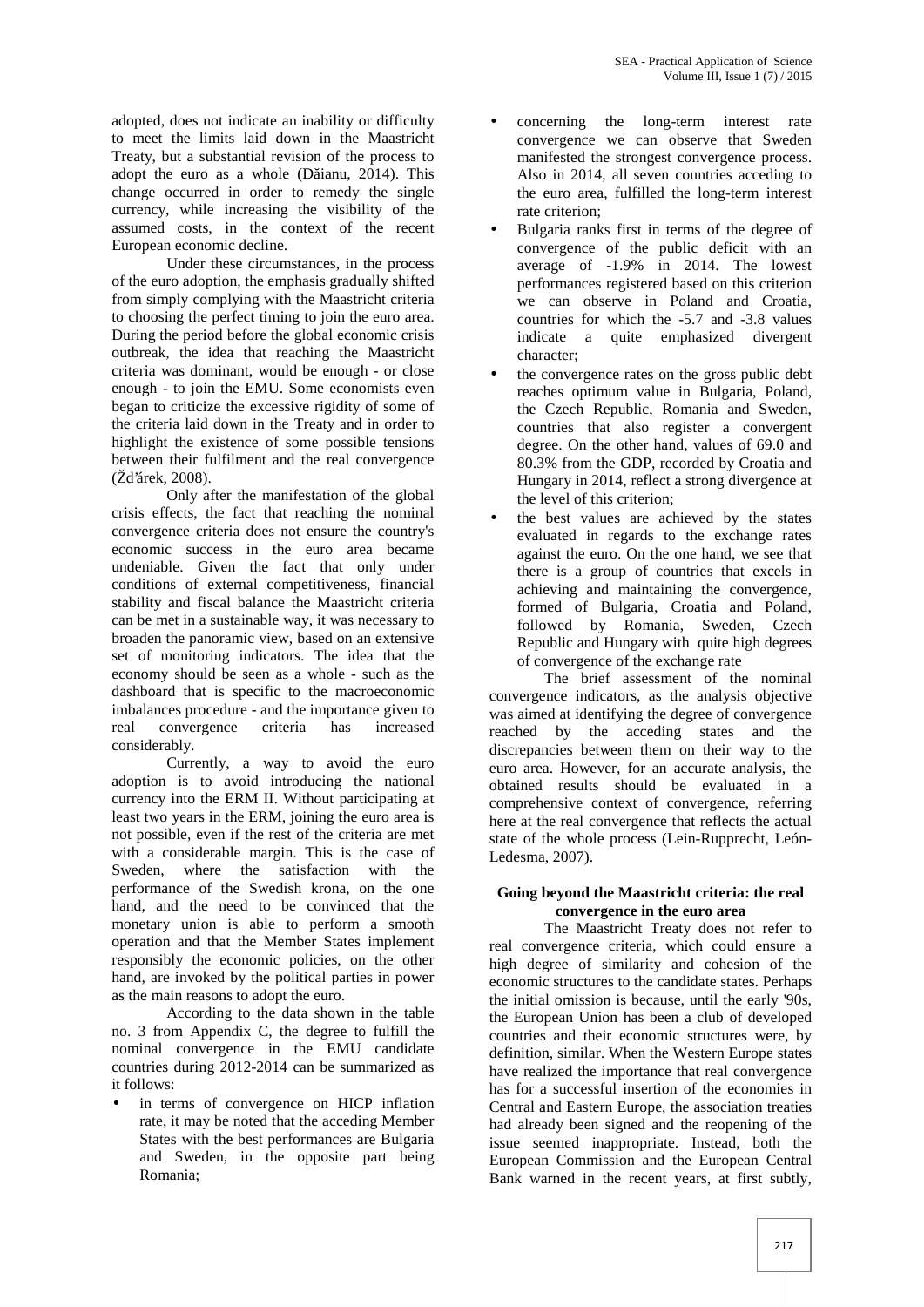then increasingly transparent, about the risks of hastily adopting the single currency by a country whose real convergence with the Western European structures is insufficient (Arestis, Sawyer, 2013).

In the absence of criteria clearly stipulated in the Treaty, we believe that the most important real convergence criteria concern:

- the most relevant criteria, GDP per capita (expressed by nominal exchange rate or by purchasing power parity);
- the openness of the economy (expressed as a percentage that the amount of the exports and imports of a country has in the GDP);
- $\blacksquare$  the share of the bilateral trade relations with EU Member States in total foreign trade;
- $\blacksquare$  the composition of the economy (expressed by the percentage that the main sectors have in creating GDP: agriculture, industry and services).

Therefore the real convergence implies, firstly, convergence of the income between countries and increase of revenues from the developing countries to the existing levels of the industrialized ones.

Considering the information available on Eurostat on GDP per capita calculated the standard purchasing power, we aim to highlight the evolution of the economic development, using local series - EU Member States in different groups: EU- 28 (EU Member States European) Euro area-19 (euro area Member States) and Euro area-7 (represented by the seven countries that are acceding to the euro area). Note that the third group excludes the UK and Denmark, countries that chose the opt-out clause, thus remaining outside the EMU. The indicators will be analyzed for 1999- 2013, which mark important moments in the history of the EU and EMU, namely: appearance in 1999 and circulation in 2001 of the euro, 2004 - the year of the biggest enlargement of the European assembly and 2008-2009, the period of the outbreak and deepening of the financial crisis.

The evolution of GDP per capita over the analyzed period, illustrated in figure no. 1 from Appendix D, indicates a rising tendency of the indicator for the EU and the euro area and also for the candidate countries to the EMU. It is noted that the average GDP per capita in the euro area overlaps with that of the European Union, a situation that suggests an average level of a much higher living standard in member countries of the EMU compared to that existing in the countries acceding to the euro area.

The recent economic and financial crisis that broke out in the fall of 2008 had serious repercussions on economic performance of many economies, including EU Member States. Therefore, there is a decreasing tendency of the indicator in 2009. Also, in 2010, GDP per capita, in EU-28, Eura area-19 and Euro area-7, it is found below the levels of 2008, the year preceding the penultimate EU enlargement.

The income convergence is accompanied by changes in the structure of the economy. Thus, analyzing the degree of diversification of production shown in the table no. 4 from Appendix E, expressed by the percentage of the main economic sectors to create the added value: the main sector (agriculture, fishing, hunting), secondary sector (industry, including energy service and construction) and tertiary sector (trade, transport and communication services, activities and financial services and other services), we observe the existence in the recent years of some considerable changes in the structure of the value added to the GDP of the sectors of economic activity in the European Union.

The main changes are to reduce the percentages of agriculture and industry, while services have experienced a notable increase. Changes can be explained, at least partially, by the manifestation of phenomena such as: technological changes, the evolution in relative prices, globalization, the latter often resulting in transferring production centers in regions with cheap labour, both inside and outside the EU.

Therefore, the structural convergence, analyzed through the weighted average of the three economic sectors in the EU-28 during 1999-2013, is characterized by a significant and growing contribution of services, from 66.5% in 1999 to 71.2% in 2013. Also, the percentage in industry, representing a quarter of the total gross added value, evolves downward from 29.2% in 1999 to 26% in 2013.

The tertiary sector contribution is significant throughout the analysis in Luxembourg (over 80%), but also in countries like Belgium, France, Netherlands, Denmark, United Kingdom, Greece, Cyprus and Malta (over 70%). The remaining member states are positioned generally below the European average level. Also, compared with other Member States, we observe the higher role of the main sector (agriculture) for the last three countries that joined the EU: Romania 6.4%, Bulgaria 6.7% and Croatia 5% of GDP in 2013.

In studying the process of real convergence, the degree of economic openness is important, as well as the percentage of bilateral trade with EU Member States in the total foreign trade.

The results of the degree of economic openness for the EU-28 Member States, during 1999-2013, by determining the percentages of exports and imports in GDP, according to the information in Appendix F, generally reflect an increasing tendency. Although it varies throughout the considered period, the obtained values suggest that approximately three quarters of the Member States recorded a degree of the openness of the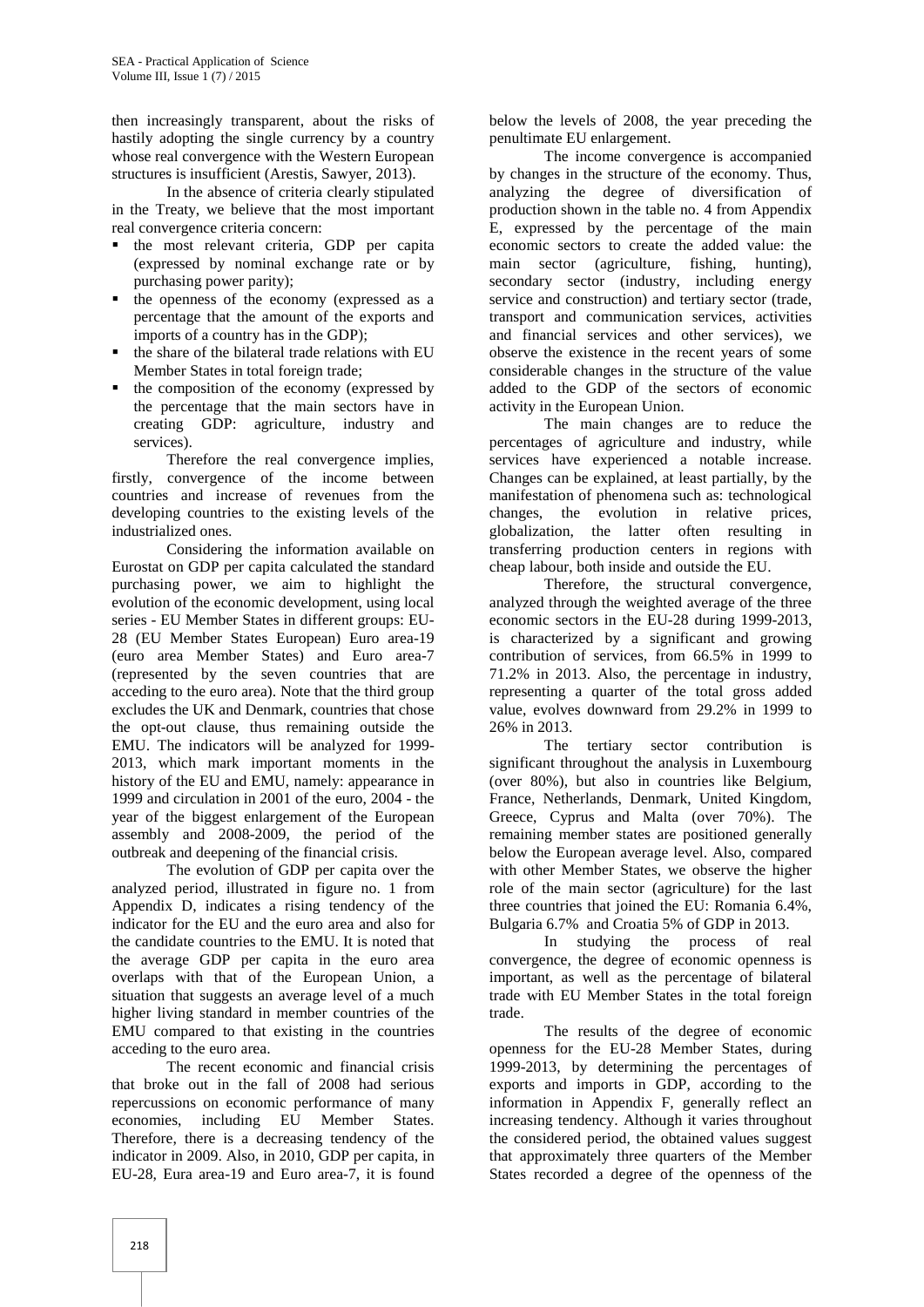economy above the EU average level. The position of being a member state of the union determines the increase of the openness degree, which in turn positively affects the GDP growth.

Luxembourg is characterized by the highest degree of openness of the economy, almost four times higher than the one recorded for EU-28, reaching a peak of 371.4% in 2013. The lowest openness degree is recorded in 2013 by Italy, with a total level of exports and imports of 54.8% from GDP.

The bilateral trade intensity also influences the real convergence, especially in the case of the new member countries. The table no. 6 from Appendix G illustrates the evolution of the EU-28 bilateral trade in 1999, 2004, 2008 and 2013 (%).

In regards to the percentage of exports and imports to / from the EU, among the Member States, generally, there is no considerable difference at the level of the analyzed years. However, we observe the situation between the percentage of exports to the EU and a percentage that is almost five times higher of the EU Imports registered in Cyprus.

In Romania, although the foreign trade with the EU tends to go upward, the fact that the percentage of imports surpasses that of the exports can create major macroeconomic imbalances on medium and long term. This situation appears due to the fact that Romanian exports are mainly based on low-processing products (metal products, garments, furniture, agricultural products, etc.), which makes their value level to be a decreased one compared to EU member countries.

#### **Conclusions**

The catch-up process of the euro area candidate countries is a topic of great interest for the EMU economic strategy, and various studies and research in this field indicate both the relevance of the subject addressed in the present research and the difficulties of analyzing the economic divergence and convergence processes.

From the analysis performed in order to identify the manifestation of convergence at the level of the Member States and the countries candidates to the euro area, we can conclude that the decision to adopt the single currency must not be taken only in terms of the capacity to fulfill the Maastricht criteria, but also based on the progress in the process of real economic convergence, otherwise, that economy will become a peripheral economy, with little flexibility and unable to eliminate the shocks affecting it.

Although it is still in the spotlight of the applicative research in the field of European economic integration and, inevitably, to the attention of the EMU decisional authorities involved in the management and monitoring of the integration process, the problem of the real

convergence remains unresolved and controversial. The issue remains controversial, as the economic measures needed to eliminate the economic gaps are sometimes opposed to those needed to achieve nominal convergence to gain access to the euro zone. The positive implications of the nominal convergence on the real convergence may be accompanied by short-term tensions between the two processes. An excessive rate of the nominal convergence alert may jeopardize the real convergence sustainability. In the context of the realities mentioned above, it is considered appropriate to apply new models of suitable convergence to capture as faithfully as it can the influence of all these aspects in performing the real economic convergence of the EU states.

**This work was supported from the European Social Fund through Sectorial Operational Programme Human Resources Development 2007 – 2013, project number POSDRU/159/1.5/S/134197, project title "Performance and Excellence in Doctoral and Postdoctoral Research in Romanian Economics Science Domain".**

## **Reference list**

- [1]Arestis, P., Sawyer, M. (2013), Can the eurozone survive and be prosperous?, *Intereconomics*, *Volume 48, Issue 6,* pp. 326- 327.
- [2]D ianu, Daniel (2014), External Imbalances and the Governance of the Eurozone, *World Commerce Review*, December 2014.
- [3]De Grauwe, P., Mongelli, F. (2005), Endogeneities and Optimum Currency Areas: What brings countries sharing a single currency closer together?, *European Central Bank Working Paper Series No. 468.*
- [4]European Central Bank (2014), *Convergence Report June 2014*, available at http://www.ecb. europa.eu/pub/pdf/conrep/cr201406en.pdf.
- [5]European Commission, AMECO Database, available at a state of  $\alpha$  at a state of  $\alpha$  at a state of  $\alpha$  at a state of  $\alpha$  at a state of  $\alpha$  at a state of  $\alpha$  at a state of  $\alpha$  at a state of  $\alpha$  at a state of  $\alpha$  at a state of  $\alpha$  at a state of  $\alpha$  at http://ec.europa.eu/economy\_finance /ameco/user/serie/SelectSerie.cfm.
- [6]Eurostat Database, Euro indicators / PEEIS (Principal European Economic Indicators), available at a state at the state at a state at  $\alpha$ http://ec.europa.eu/eurostat/data/database.
- [7]Lein-Rupprecht, S., León-Ledesma, M., Nerlich, C. (2007), How is real convergence driving nominal convergence in the new EU Member States?, *European Central Bank Working Paper*
- *Series No. 827*.  $[8]$ Is rescu, Mugur (2004), Romania: the path to the euro adoption, *Conference organised by the Academic College of "Babe Bolyai" University*, Cluj-Napoca, 29 March 2004.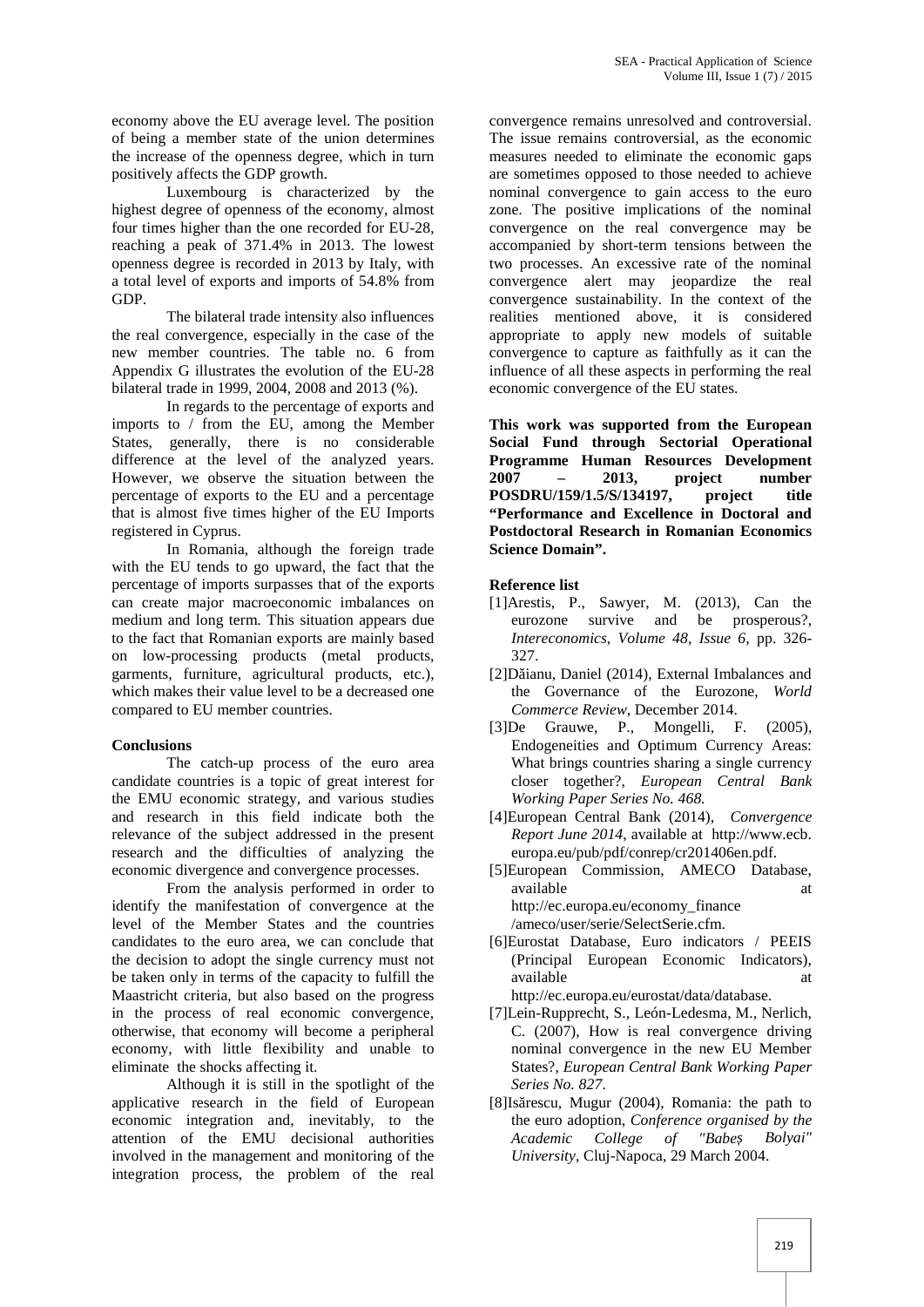- [9]Is rescu, Mugur (2014), Romania, the euro adoption and the Banking Union, *Scientific*  $Conference$  *ERMAS* 2014, "Babe Bolyai" University, Cluj-Napoca.
- [10]Žd'árek, V. (2008), Some Thoughts on Nominal Convergence, its Drivers and Determinants for the New EU Member States Preparing the Euro Adoption, *Prague Economic Papers, No. 4,* pp. 291-318.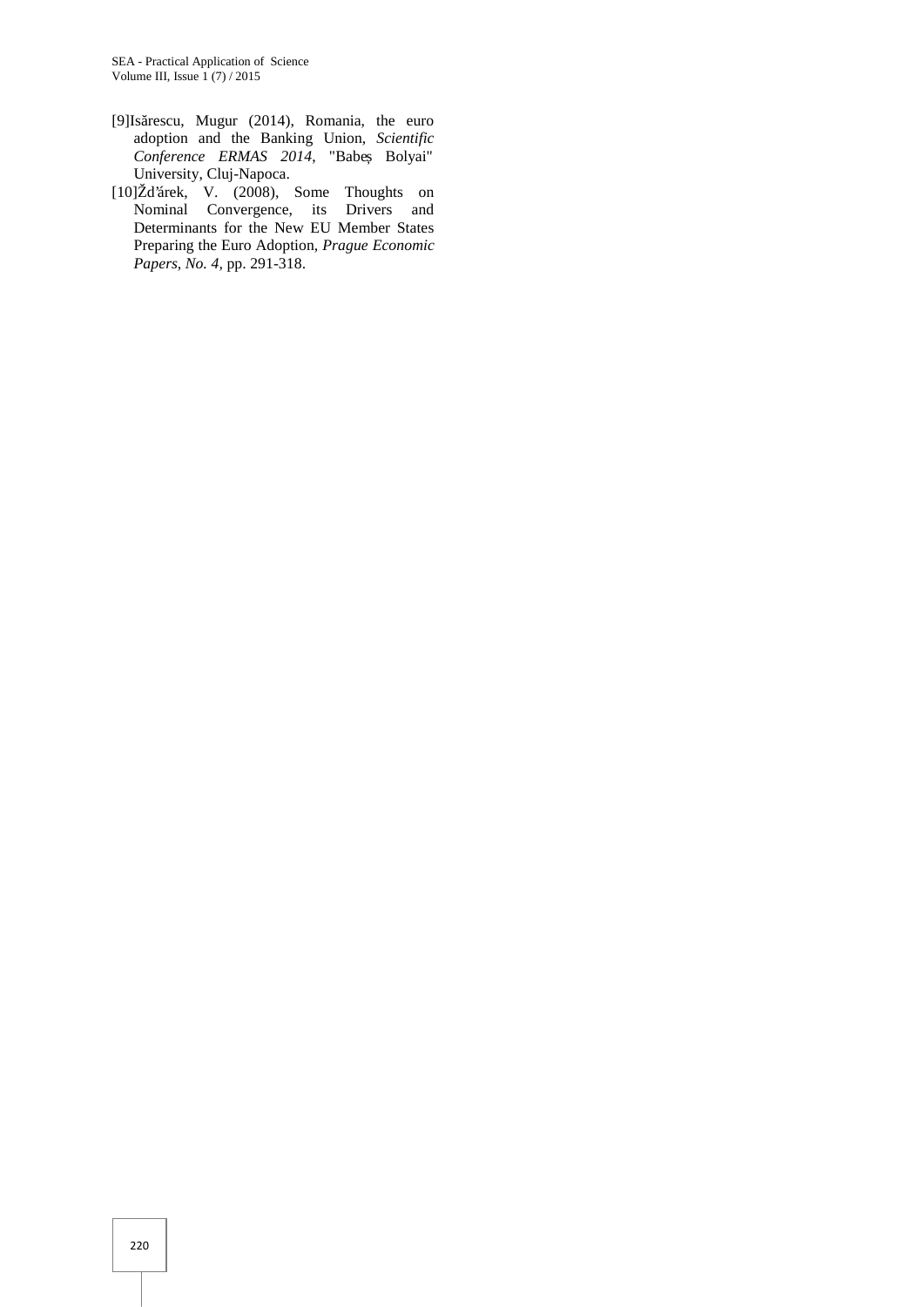## *Appendices*

# *Appendix A*

Table No. 1

*Reflection of the membership of the EU, EMU and ERM II (January 2015)*

| No.              | Country                                                                                                              | EU   | <b>ERM II</b>                                                                              | <b>EMU</b>     |  |  |
|------------------|----------------------------------------------------------------------------------------------------------------------|------|--------------------------------------------------------------------------------------------|----------------|--|--|
| 1.               | Austria                                                                                                              | 1995 | $\overline{a}$                                                                             | 1999           |  |  |
| 2.               | Belgium                                                                                                              | 1952 | $\overline{\phantom{0}}$                                                                   | 1999           |  |  |
| 3.               | Finland                                                                                                              | 1995 | $\overline{\phantom{a}}$                                                                   | 1999           |  |  |
| $\overline{4}$ . | France                                                                                                               | 1952 | $\qquad \qquad \blacksquare$                                                               | 1999           |  |  |
| 5.               | Germany                                                                                                              | 1952 | $\overline{a}$                                                                             | 1999           |  |  |
| 6.               | Ireland                                                                                                              | 1973 | ÷,                                                                                         | 1999           |  |  |
| 7.               | Italy                                                                                                                | 1952 | $\frac{1}{2}$                                                                              | 1999           |  |  |
| 8.               | Luxembourg                                                                                                           | 1952 | $\overline{\phantom{a}}$                                                                   | 1999           |  |  |
| 9.               | Netherlands                                                                                                          | 1952 |                                                                                            | 1999           |  |  |
| 10.              | Portugal                                                                                                             | 1986 | $\blacksquare$                                                                             | 1999           |  |  |
| 11.              | Spain                                                                                                                | 1986 | $\overline{a}$                                                                             | 1999           |  |  |
| 12.              | Greece                                                                                                               | 1981 | January 1st 1999                                                                           | 2001           |  |  |
| 13.              | United                                                                                                               | 1973 | $\mathscr{P}$<br>country with special status, outside the ERM II;                          |                |  |  |
|                  | Kingdom                                                                                                              |      | $\mathscr{P}$<br>has rejected the introduction of the single currency by the referendum in |                |  |  |
|                  |                                                                                                                      |      | 1997.                                                                                      |                |  |  |
| 14.              | country with special status, situated in the ERM II since January 1st<br>$\overline{\mathscr{P}}$<br>1973<br>Denmark |      |                                                                                            |                |  |  |
|                  |                                                                                                                      |      | 1999 (with broadband of $\pm 2,25\%$ );                                                    |                |  |  |
|                  |                                                                                                                      |      | has rejected twice the introduction of the single currency by the                          |                |  |  |
|                  |                                                                                                                      |      | referendum in 1993 and 2002.                                                               |                |  |  |
| 15.              | Sweden                                                                                                               |      |                                                                                            |                |  |  |
| 16.              | Estonia                                                                                                              | 2004 | June 28 <sup>th</sup> 2004                                                                 | 2011           |  |  |
| 17.              | Lithuania                                                                                                            | 2004 | June 28 <sup>th</sup> 2004                                                                 | 2015           |  |  |
| 18.              | Slovenia                                                                                                             | 2004 | June 28 <sup>th</sup> 2004                                                                 | 2007           |  |  |
| 19.              | Cyprus                                                                                                               | 2004 | May $2nd$ 2005                                                                             | 2008           |  |  |
| 20.              | Malta                                                                                                                | 2004 | May $2nd$ 2005                                                                             | 2008           |  |  |
| 21.              | Latvia                                                                                                               | 2004 | May $2nd$ 2005                                                                             | 2014           |  |  |
| 22.              | Poland                                                                                                               | 2004 | ÷,                                                                                         |                |  |  |
| 23.              | Czech Republic                                                                                                       | 2004 |                                                                                            |                |  |  |
| 24.              | Slovakia                                                                                                             | 2004 | November 28 <sup>th</sup> 2005                                                             | 2009           |  |  |
| 25.              | Hungary                                                                                                              | 2004 | $\overline{a}$                                                                             |                |  |  |
| 26.              | Romania                                                                                                              | 2007 | $\overline{a}$                                                                             | $\overline{a}$ |  |  |
| 27.              | Bulgaria                                                                                                             | 2007 | L,                                                                                         | $\blacksquare$ |  |  |
| 28.              | Croatia                                                                                                              | 2013 |                                                                                            |                |  |  |

*Appendix B*

Table No. 2

*The national targets of the Member States acceding to the euro area*

| Country           | <b>Initial target</b>  | <b>Present position</b> |
|-------------------|------------------------|-------------------------|
| 1. Bulgaria       | 2010                   | No target date          |
| 2. Croatia        | No target date         | No target date          |
| 3. Czech Republic | 2009/2010              | No target date          |
| 4. Poland         | 2008/2008              | No target date          |
| 5. Romania        | 2014                   | 2019                    |
| 6. Sweden         | 2006                   | No target date          |
| 7. Hungary        | 2008                   | No target date          |
|                   | $\sim$<br>$\mathbf{r}$ | $\sim$                  |

*Source: European Commission*

*Source: European Commission*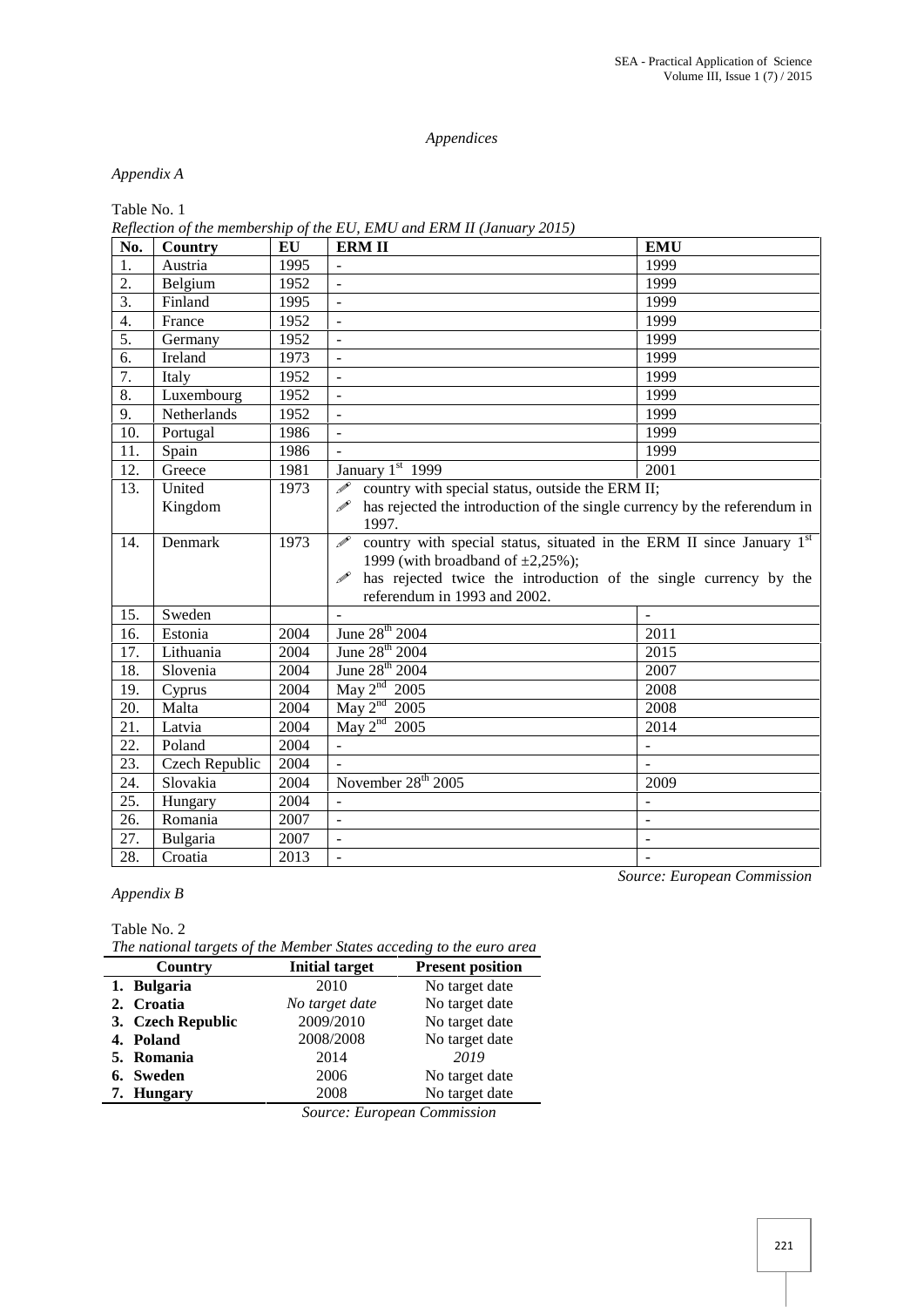#### *Appendix C*

#### Table No. 3

*The degree of achieving the nominal test of convergence in the candidate countries to the EMU, 2012-2014* **Country Year Price stability HIPC inflation (%) Long-term interest rate (%) General government surplus(+)/ deficit(-) (%) General government gross debt (%) Exchange rate vis-à-vis euro (%) 1. Bulgaria** 2013<br>2014  $2012$  2,4 4,4 -0,5 18,0 0,0 2013 0,4 3,4 -1,2 18,3 0,0 2014 -1,6 3,3 -1,9 23,1 0,0 **2. Croația** 2012 3,4 6,1 -5,6 64,4 -1,1 2013 2,3 4,6 -5,2 75,7 -0,8 2014 0,2 4,0 -3,8 69,0 -0,8 **3.Czech Republic** 2012  $3,5$  2,7  $-4,0$   $45,5$   $-2,3$ 2013 1,4 2,1  $-1,3$  45,7  $-3,3$ 2014 0,4 1,5  $-1,9$  44,4  $-6,0$ **4.Poland** 2012  $3,7$   $5,0$   $-3,7$   $54,4$   $-1,6$ 2013 0,8 4,0 -4,0 55,7 -0,3 2014 0,1 3,5 -5,7 49,2 0,3 **5.Romania** 2013<br>2014 2012 3,4 6,6 -3,0 37,3 -5,1 2013 3,2 5,4 -2,2 37,9 0,9 2014 1,4 4,4 -2,2 39,9 -0,5 **6.Sweden** 2012 0,9 1,5 -0,9 36,4 3,6 2013 0,4 2,1 -1,3 38,6 0,6 2014 0,2 1,7 -1,8 41,6 -5,2 **7.Hungary** 2012 5,7 7,8  $-2,3$  78,5  $-3,5$ 2013 1,7 5,9 -2,4 77,3 -2,6 2014 0,0 4,8 -2,9 80,3 -4,0 *Reference 2012 3,1 5,8 <3,0 <60 ±15%*

*Source: Eurostat, European Central Bank – Convergence Report 2014*

*2013 2,7 5,5 <3,0 <60 ±15% 2014 1,7 6,2 <3,0 <60 ±15%*

#### *Appendix D*

*value*





*Source: Eurostat*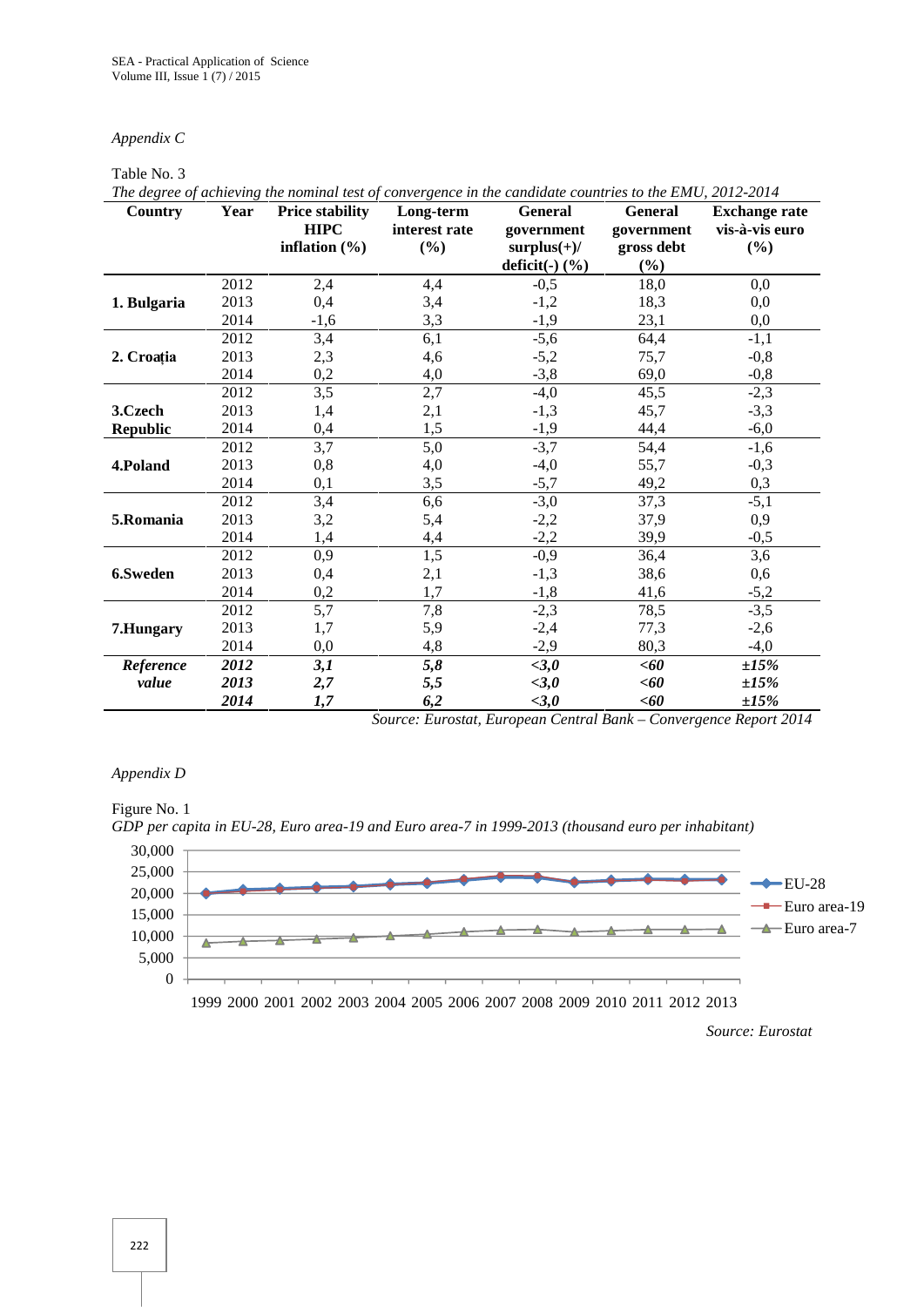# *Appendix E*

# Table No. 4

|                       | 1999           |                | 2004           |                |                | 2008              |             |          | 2013     |                  |          |          |
|-----------------------|----------------|----------------|----------------|----------------|----------------|-------------------|-------------|----------|----------|------------------|----------|----------|
|                       | agriculture    | industry       | services       | agriculture    | industry       | services          | agriculture | industry | services | agriculture      | industry | services |
| Austria               | 2.1            | 30.7           | 66.6           | 1.9            | 29.2           | 68.1              | 1.7         | 29.9     | 67.5     | 1.6              | 28.6     | 69.8     |
| <b>Belgium</b>        | 1.3            | 27.0           | 71.5           | 1.1            | 24.5           | 74.1              | 0.9         | 23.7     | 75.3     | 0.8              | 22.6     | 76.6     |
| <b>Bulgaria</b>       | 15.9           | 25.1           | 59.0           | 10.7           | 27.3           | 62.0              | 6.0         | 32.2     | 61.8     | 6.7              | 30.3     | 63.0     |
| Croatia               | $\ddot{\cdot}$ | $\ddot{\cdot}$ | $\ddot{\cdot}$ | $\ddot{\cdot}$ | $\ddot{\cdot}$ | $\ddot{\cdot}$    | 7.2         | 32.0     | 60.7     | 5.0              | 25.8     | 69.2     |
| <b>Cyprus</b>         | 4.0            | 19.8           | 76.9           | 3.0            | 20.0           | 78.2              | 2.2         | 19.0     | 79.3     | 2.4              | 15.9     | 81.7     |
| <b>Czech Republic</b> | 3.7            | 37.4           | 55.3           | 3.2            | 36.9           | 55.6              | 2.4         | 37.0     | 56.8     | 2.4              | 37.3     | 60.3     |
| <b>Denmark</b>        | 2.4            | 26.0           | 71.6           | 1.9            | 24.7           | 73.4              | 1.2         | 25.7     | 73.2     | 1.5              | 21.7     | 76.8     |
| <b>Estonia</b>        | 4.4            | 26.9           | 68.6           | 3.9            | 27.9           | 68.2              | 3.1         | 29.6     | 65.5     | 3.9              | 30.0     | 66.2     |
| Finland               | 3.5            | 34.0           | 62.5           | 2.9            | 32.5           | 64.6              | 3.0         | 33.7     | 63.2     | 2.9              | 25.1     | 71.9     |
| <b>France</b>         | 3.0            | 23.1           | 73.9           | 2.5            | 21.0           | 76.8              | 2.2         | 20.6     | 77.6     | 1.9              | 18.7     | 79.4     |
| Germany               | 1.2            | 30.4           | 69.0           | 1.1            | 29.5           | 70.2              | 1.0         | 30.5     | 68.7     | 0.8              | 30.1     | 69.1     |
| <b>Greece</b>         | $\ddot{\cdot}$ |                | $\ddot{\cdot}$ | 4.9            | 18.8           | 76.4              | 3.5         | 19.3     | 79.7     | 3.5              | 16.0     | 80.5     |
| <b>Hungary</b>        | 5.9            | 31.8           | 64.2           | 4.9            | 30.5           | 65.4              | 4.0         | 30.2     | 67.2     | 3.3              | 28.0     | 68.7     |
| <b>Ireland</b>        | 3.6            | 42.4           | 54.0           | 2.2            | 36.0           | 61.1              | 1.4         | 33.3     | 64.2     | 1.6              | 28.0     | 70.4     |
| <b>Italy</b>          | 3.0            | 28.7           | 68.3           | 2.5            | 26.9           | 70.1              | 2.0         | 27.4     | 69.9     | 2.1              | 24.4     | 73.5     |
| Latvia                | 3.9            | 24.7           | 71.3           | 4.4            | 22.3           | 73.4              | 3.6         | 23.3     | 73.4     | 4.9              | 25.7     | 69.4     |
| Lithuania             | 7.3            | 30.1           | 62.7           | 4.6            | 32.9           | 61.9              | 3.9         | 32.4     | 63.1     | 3.7              | 28.3     | 68.0     |
| Luxembourg            | 0.8            | 19.0           | 80.2           | 0.6            | 17.7           | 81.7              | 0.4         | 16.2     | 83.4     | 0.3              | 13.3     | 86.4     |
| <b>Malta</b>          | 2.7            | 26.2           | 71.1           | 2.7            | 22.0           | 75.1              | 2.4         | 21.8     | 76.1     | 1.4              | 25.3     | 73.3     |
| <b>Netherlands</b>    | 2.7            | 24.5           | 72.9           | 2.2            | 23.9           | 74.1              | 2.1         | 24.7     | 73.3     | 2.6              | 25.4     | 72.0     |
| Poland                | 5.2            | 32.8           | 62.0           | 5.1            | 30.7           | 64.1              | 4.3         | 31.6     | 64.0     | 4.0              | 33.3     | 62.7     |
| Portugal              | 3.9            | 28.8           | 67.4           | 3.1            | 25.7           | 71.1              | 2.5         | 24.8     | 72.9     | 2.6              | 22.2     | 75.2     |
| Romania               | 14.4           | 33.3           | 52.3           | 14.1           | 34.5           | 51.5              | 6.5         | 37.8     | 55.7     | 6.4              | 34.2     | 59.4     |
| Slovakia              | 4.7            | 35.3           | 60.0           | 4.1            | 36.5           | 59.4              | 4.1         | 38.5     | 57.7     | 3.1              | 30.8     | 66.1     |
| Slovenia              | 3.3            | 35.9           | 60.1           | 2.7            | 34.4           | 62.5              | 2.5         | 34.6     | 62.9     | 2.8              | 28.9     | 68.3     |
| <b>Spain</b>          | 4.5            | 29.2           | 66.4           | 3.6            | 29.1           | 67.2              | 2.9         | 29.1     | 67.8     | 3.1              | 26.1     | 70.8     |
| <b>Sweden</b>         | 2.3            | 28.8           | 68.9           | 1.9            | 28.0           | 70.1              | 1.7         | 28.2     | 70.0     | 2.0              | 31.2     | 66.8     |
| <b>United Kingdom</b> | 1.1            | 27.4           | 71.4           | 1.0            | 23.4           | 75.5              | 0.7         | 23.0     | 76.2     | 0.7              | 20.5     | 78.8     |
| <b>EU-28</b>          | 4.3            | 29.2           | 66.5           | 3.6            | 27.7           | 68.6              | 2.8         | 28.2     | 68.8     | 2.8              | 26.0     | 71.2     |
| Euro area-19          | 3.3            | 28.7           | 68.0           | 2.8            | 26.9           | 70.2              | 2.4         | 27.0     | 70.6     | 2.4              | 24.5     | 73.1     |
| Euro area-7           | 7.9            | 31.5           | 60.3           | 6.7            | 31.3           | $\overline{61.5}$ | 4.6         | 32.7     | 62.3     | $\overline{4.3}$ | 31.4     | 64.3     |

*The composition of the economy shown by the share of main sectors in 1999, 2004, 2008 and 2013 (% of GDP)*

*Note: :-not available*

*Source: Eurostat*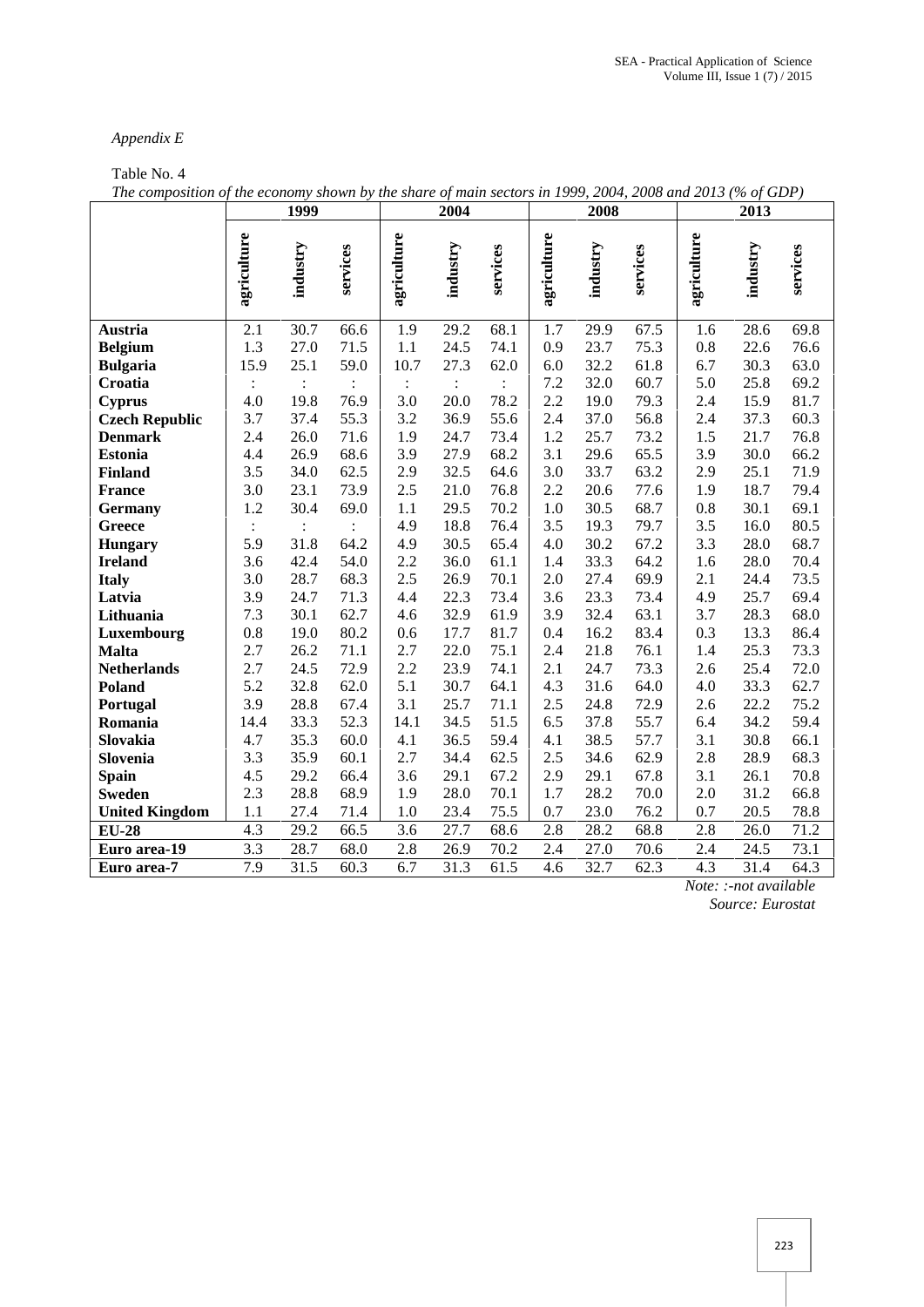# *Appendix F*

#### Table No. 5

*The openness of the economy\* shown by EU countries' exports and imports as a share to GDP in 1999-2013 (%)*

|                       | 1999  | 2001  | 2003  | 2005  | 2007  | 2009  | 2011  | 2013  |
|-----------------------|-------|-------|-------|-------|-------|-------|-------|-------|
| Austria               | 78.4  | 87.6  | 86.5  | 94.2  | 100.8 | 86.8  | 104.8 | 103.4 |
| <b>Belgium</b>        | 124.2 | 138.9 | 132.2 | 143.7 | 151.2 | 136.1 | 162.2 | 164.2 |
| <b>Bulgaria</b>       | 89.9  | 78.4  | 79.2  | 101.6 | 125.8 | 96.1  | 126.3 | 137.4 |
| Croatia               | 67.0  | 80.8  | 85.2  | 84.7  | 85.3  | 72.8  | 81.3  | 85.4  |
| <b>Cyprus</b>         | 131.9 | 132.7 | 114.8 | 112.9 | 112.5 | 99.2  | 102.5 | 99.2  |
| <b>Czech Republic</b> | 86.5  | 99.5  | 95.3  | 122.3 | 130.7 | 113.7 | 139.3 | 148.6 |
| <b>Denmark</b>        | 72.8  | 84.1  | 81.0  | 89.2  | 99.8  | 89.1  | 100.3 | 102.8 |
| <b>Estonia</b>        | 125.8 | 126.9 | 123.4 | 136.9 | 135.3 | 116.7 | 170.0 | 170.7 |
| <b>Finland</b>        | 66.2  | 70.3  | 68.0  | 76.6  | 83.2  | 70.5  | 79.2  | 77.7  |
| <b>France</b>         | 49.2  | 54.3  | 50.1  | 53.2  | 55.5  | 49.6  | 58.2  | 58.0  |
| <b>Germany</b>        | 53.4  | 62.1  | 61.6  | 70.5  | 79.5  | 70.8  | 84.8  | 85.3  |
| Greece                | 47.5  | 56.3  | 47.9  | 50.9  | 57.5  | 48.4  | 57.8  | 63.4  |
| <b>Hungary</b>        | 114.1 | 131.3 | 117.2 | 128.6 | 156.5 | 146.1 | 168.9 | 169.9 |
| <b>Ireland</b>        | 160.4 | 178.3 | 146.5 | 145.4 | 146.1 | 159.4 | 175.1 | 189.8 |
| <b>Italy</b>          | 44.7  | 50.2  | 46.2  | 49.4  | 55.2  | 45.6  | 55.5  | 54.8  |
| Latvia                | 80.7  | 86.8  | 84.8  | 100.8 | 96.2  | 86.5  | 120.6 | 121.7 |
| Lithuania             | 87.4  | 104.7 | 107.7 | 115.0 | 113.9 | 105.6 | 152.7 | 166.9 |
| Luxembourg            | 249.4 | 274.4 | 256.6 | 297.6 | 341.8 | 303.5 | 337.2 | 371.4 |
| <b>Malta</b>          | 227.0 | 218.7 | 214.6 | 211.2 | 258.5 | 297.0 | 315.7 | 307.9 |
| <b>Netherlands</b>    | 118.0 | 122.6 | 113.5 | 124.7 | 133.4 | 120.3 | 146.2 | 155.6 |
| <b>Poland</b>         | 54.3  | 57.8  | 69.4  | 70.8  | 81.0  | 75.9  | 88.0  | 90.3  |
| Portugal              | 63.3  | 65.1  | 60.4  | 62.6  | 69.7  | 61.1  | 72.9  | 77.5  |
| Romania               | 59.9  | 73.5  | 76.5  | 75.9  | 72.6  | 61.2  | 79.3  | 80.1  |
| Slovakia              | 99.4  | 123.6 | 126.1 | 148.7 | 168.2 | 136.7 | 171.5 | 181.4 |
| Slovenia              | 92.6  | 104.5 | 102.1 | 119.8 | 136.5 | 112.6 | 138.8 | 143.4 |
| <b>Spain</b>          | 54.7  | 58.1  | 53.1  | 54.3  | 57.4  | 46.5  | 57.8  | 59.7  |
| <b>Sweden</b>         | 76.0  | 81.3  | 76.1  | 84.6  | 89.5  | 83.1  | 88.7  | 82.9  |
| <b>United Kingdom</b> | 51.9  | 54.6  | 51.6  | 54.1  | 54.0  | 55.9  | 63.2  | 62.2  |
| $EU-28$               | 87.9  | 103.7 | 97.0  | 106.4 | 116.0 | 105.2 | 125.0 | 129.0 |
| Euro area-19          | 93.2  | 111.7 | 104.9 | 114.1 | 123.8 | 113.3 | 134.9 | 139.6 |
| Euro area-7           | 82.2  | 90.8  | 85.6  | 95.5  | 105.9 | 92.7  | 110.2 | 113.5 |

*Note: \*)=[(exports+imports)/GDP]\*100*

*Source: own calculations based on the Eurostat Data*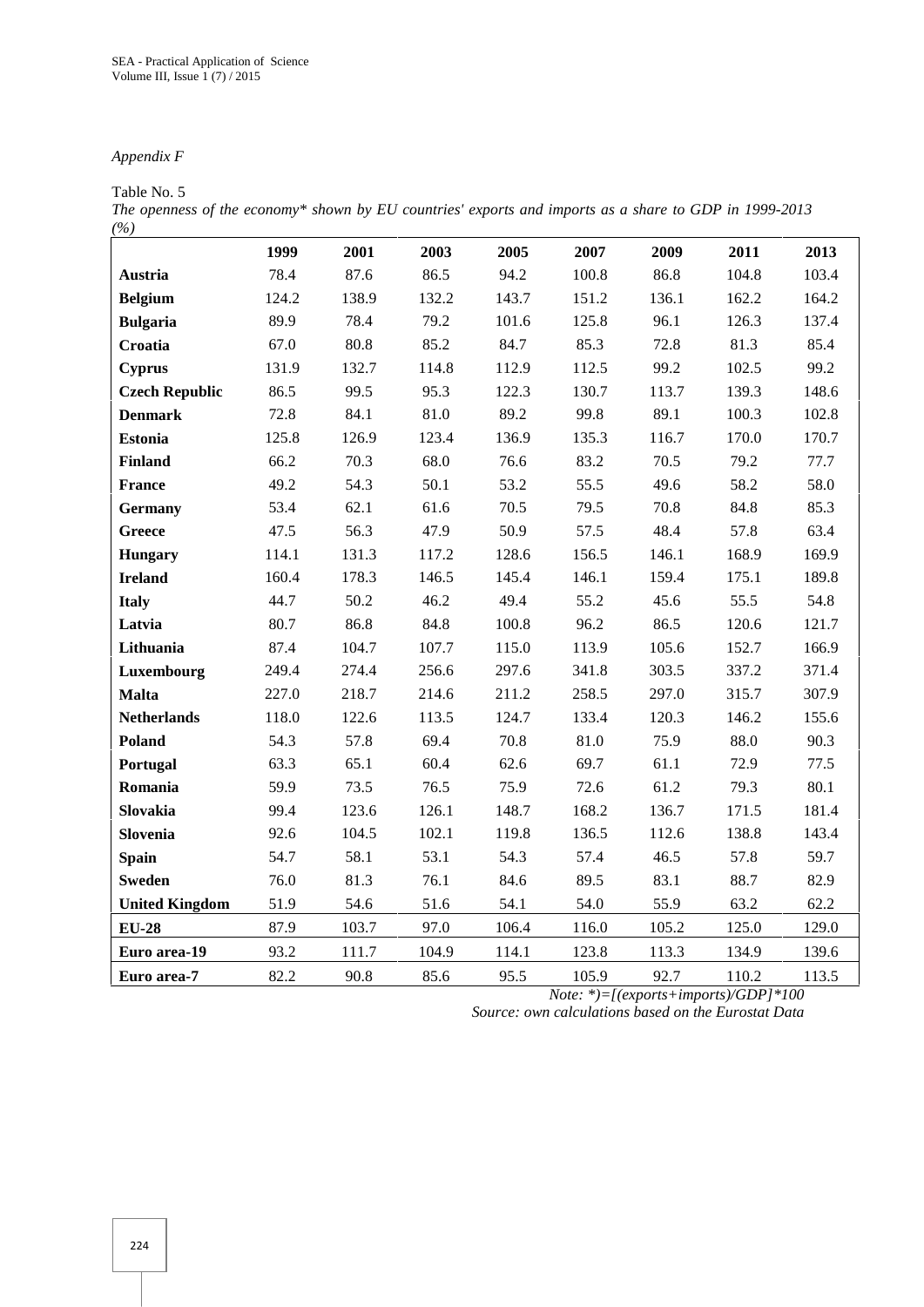# *Appendix G*

#### Table No. 6

*The share of bilateral trade relations with EU Member States in total foreign trade in 1999, 2004, 2008 and 2013 (%)*

|                    | 1999                             |                |                                  | 2013(70)<br>2004 |                | 2008             | 2013                             |      |  |
|--------------------|----------------------------------|----------------|----------------------------------|------------------|----------------|------------------|----------------------------------|------|--|
|                    | <b>Exports</b><br><b>Imports</b> |                | <b>Exports</b><br><b>Imports</b> |                  | <b>Exports</b> | <b>Imports</b>   | <b>Exports</b><br><b>Imports</b> |      |  |
|                    | to EU*                           | from           | to EU                            | from             | to EU          | from             | to EU                            | from |  |
|                    |                                  | $EU**$         |                                  | EU               |                | ${\bf E}{\bf U}$ |                                  | EU   |  |
| Austria            | 59.7                             | 69.8           | 62.9                             | 75.7             | 58.4           | 68.9             | 53.4                             | 65.2 |  |
| <b>Belgium</b>     | 84.9                             | 76.2           | 90.2                             | 85.2             | 87.4           | 79.0             | 75.7                             | 69.9 |  |
| <b>Bulgaria</b>    | 39.1                             | 46.6           | 57.9                             | 60.5             | 47.3           | 53.1             | 47.6                             | 54.4 |  |
| Croatia            | $\ddot{\cdot}$                   | $\ddot{\cdot}$ | 32.2                             | 62.3             | 31.5           | 59.6             | 28.2                             | 55.5 |  |
| <b>Cyprus</b>      | 3.5                              | 26.1           | 6.5                              | 38.7             | 8.2            | 43.0             | 9.6                              | 38.2 |  |
| Czech              |                                  |                |                                  |                  |                |                  |                                  |      |  |
| <b>Republic</b>    | 84.0                             | 77.7           | 88.3                             | 83.3             | 83.6           | 75.5             | 81.2                             | 73.6 |  |
| <b>Denmark</b>     | 50.9                             | 56.6           | 49.5                             | 50.1             | 42.8           | 43.7             | 38.3                             | 41.6 |  |
| <b>Estonia</b>     | 54.0                             | 55.5           | 64.2                             | 73.4             | 53.8           | 74.4             | 54.0                             | 70.4 |  |
| <b>Finland</b>     | 54.4                             | 57.4           | 47.0                             | 54.3             | 42.1           | 48.2             | 39.9                             | 48.6 |  |
| <b>France</b>      | 55.2                             | 61.4           | 54.2                             | 61.0             | 49.0           | 57.2             | 43.3                             | 55.2 |  |
| Germany            | 60.0                             | 54.1           | 58.9                             | 54.8             | 56.2           | 53.5             | 48.7                             | 51.8 |  |
| <b>Greece</b>      | 25.7                             | 50.4           | 22.0                             | 49.4             | 22.9           | 41.1             | 23.3                             | 36.5 |  |
| <b>Hungary</b>     | 78.2                             | 70.4           | 75.5                             | 62.9             | 68.7           | 59.5             | 71.0                             | 66.2 |  |
| <b>Ireland</b>     | 56.1                             | 40.5           | 42.4                             | 31.9             | 35.8           | 29.8             | 26.6                             | 23.5 |  |
| <b>Italy</b>       | 52.3                             | 54.3           | 51.1                             | 52.6             | 50.1           | 46.4             | 45.3                             | 46.8 |  |
| Latvia             | 50.9                             | 66.5           | 54.7                             | 67.7             | 49.1           | 64.9             | 52.2                             | 73.8 |  |
| Lithuania          | 51.8                             | 49.2           | 58.2                             | 63.8             | 51.9           | 54.2             | 48.0                             | 54.3 |  |
| Luxembourg         | 29.1                             | 38.5           | 27.8                             | 34.7             | 21.5           | 27.4             | 12.2                             | 20.8 |  |
| <b>Malta</b>       | 21.1                             | 40.1           | 19.9                             | 42.0             | 10.5           | 30.2             | 9.4                              | 27.0 |  |
| <b>Netherlands</b> | 66.3                             | 47.5           | 69.7                             | 46.9             | 75.0           | 47.0             | 71.8                             | 44.1 |  |
| Poland             | 56.8                             | 68.2           | 68.6                             | 71.4             | 65.0           | 65.0             | 62.3                             | 60.5 |  |
| Portugal           | 61.3                             | 67.2           | 55.5                             | 63.0             | 52.0           | 65.7             | 49.5                             | 62.4 |  |
| Romania            | 62.1                             | 61.7           | 65.3                             | 63.4             | 62.2           | 69.7             | 60.2                             | 71.8 |  |
| Slovakia           | 93.2                             | 78.4           | 81.6                             | 76.4             | 78.6           | 67.2             | 78.6                             | 70.5 |  |
| Slovenia           | 70.0                             | 75.4           | 66.2                             | 78.2             | 70.6           | 73.5             | 71.3                             | 71.2 |  |
| <b>Spain</b>       | 46.0                             | 52.7           | 50.4                             | 56.4             | 47.2           | 49.9             | 45.3                             | 47.6 |  |
| <b>Sweden</b>      | 47.9                             | 51.6           | 43.9                             | 53.0             | 42.7           | 51.7             | 38.0                             | 48.8 |  |
| <b>United</b>      |                                  |                |                                  |                  |                |                  |                                  |      |  |
| <b>Kingdom</b>     | 42.2                             | 42.7           | 36.5                             | 42.2             | 33.8           | 39.3             | 29.3                             | 39.7 |  |

*Note: :-not available*

*\*)=(Intra-EU Exports/Total Exports)\*100*

*\*\*)=(Intra-EU Imports/Total Imports)\*100 Source: own calculations based on the Eurostat Data*